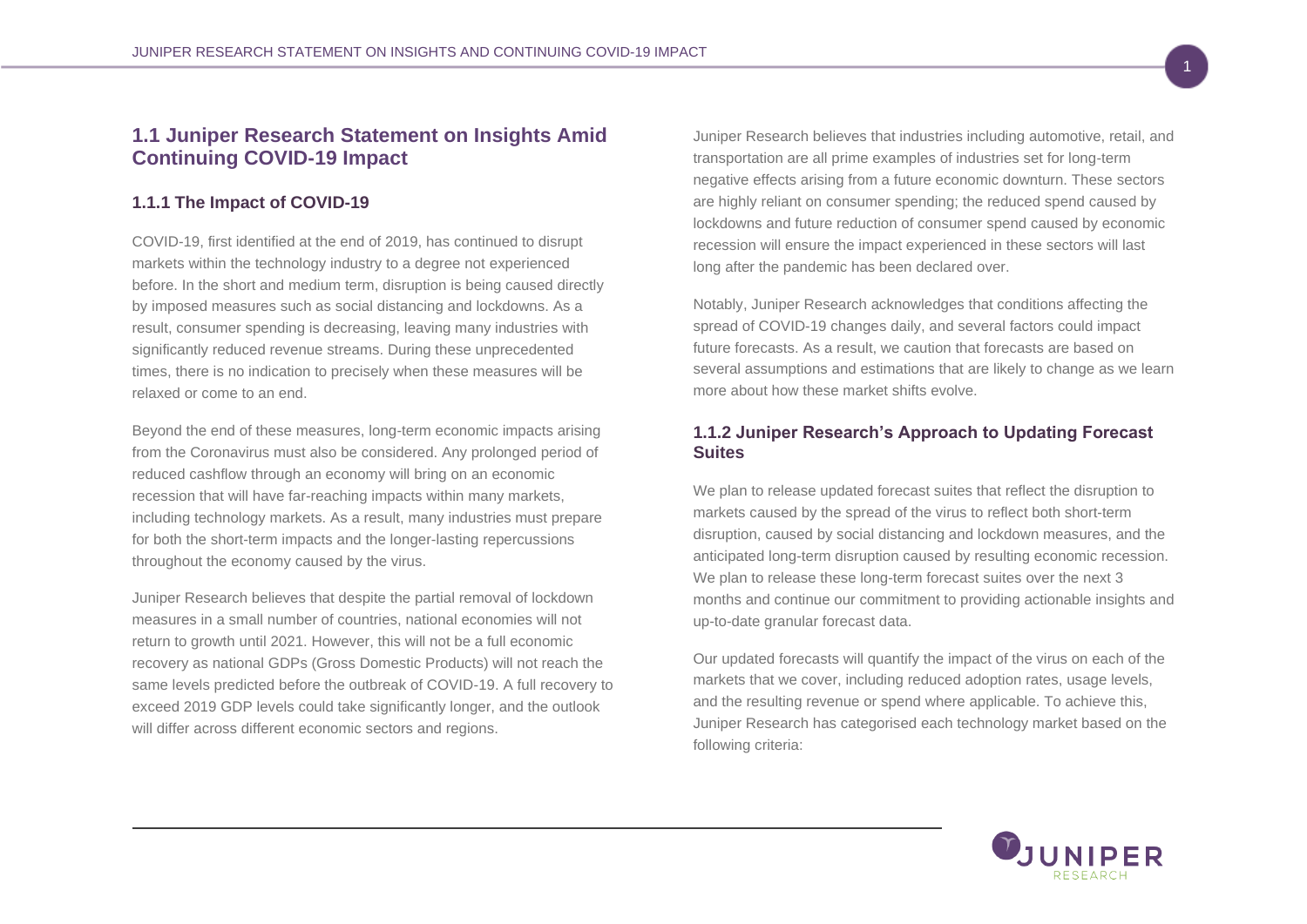- **Very High Impact**: The market is already experiencing significant disruption, and Juniper Research anticipates this disruption to continue until the end of 2020. Markets that are negatively impacted also face long-term issues as markets struggle to recover from economic impacts arising from the spread of Coronavirus. Despite an end to measures imposed by governments, such as social distancing and self-isolation, markets classified in this sector will feel negative impacts into 2021. In some markets, such as the aviation industry, it will take multiple years to return to pre-virus operational levels.
- **High Impact**: These markets are experiencing strong disruption caused by the virus. Juniper Research believes that strategies to mitigate the negative impacts of Coronavirus will be available, but are likely to have a limited effect. As a result, industries classified in this category are also likely to experience long-term damage that lasts beyond 2021, caused by shrinking economies. For example, many services within the financial sector, such as digital money transfer and remittances, will be subject to faltering economies and reduced consumption, and therefore may experience reduced usage and revenue into 2021.
- **Medium Impact**: These markets will continue to be impacted by the virus but are in a strong position to recover once the pandemic is declared over. However, players in these industries will require significant operational changes to accomplish this recovery. For example, A2P (Application-to-Person) messaging service providers have been impacted by reduced marketing budgets that have wiped this messaging traffic from their networks. However, other services, such as healthcare, have increased traffic over SMS. This has offered these players the ability to protect themselves against impacts arising from the virus to a degree.
- **Low Impact**: We believe that strategies can be implemented in these sectors that will help to mitigate the negative pressure on players in the market. Smaller players in these markets will face the most disruption, as they likely have limited redundancy measures in their production and supply chain operations. However, vendors with a large presence in the market are better protected from future impact. For example, network equipment vendors are uniquely positioned in the market; as the majority of components are manufactured in-house, these vendors are able to control large amounts of the supply chain that are not impacted by external forces, such as COVID-19.
- **Very Low Impact**: For this category, we believe that impacts are relatively low. However, the effects of shrinking economies may have an indirect impact on the market itself. Notably, the majority of these markets are B2B. Juniper Research believes that industries categorised here will be well-positioned to experience minimal impact over 2020 and recover swiftly after the pandemic is declared over. For example, providers of RPA (Robotic Process Automation) and digital twins services will have a small number of clients that require these specialist services.

#### **1.1.3 Juniper Research's Next Forecast Suite Updates**

Juniper Research is committed to providing high-quality and actionable data to reflect the changing market. Outlined below are the areas that we are updating:

#### **Released in April 2020**

• Augmented & Mixed Reality